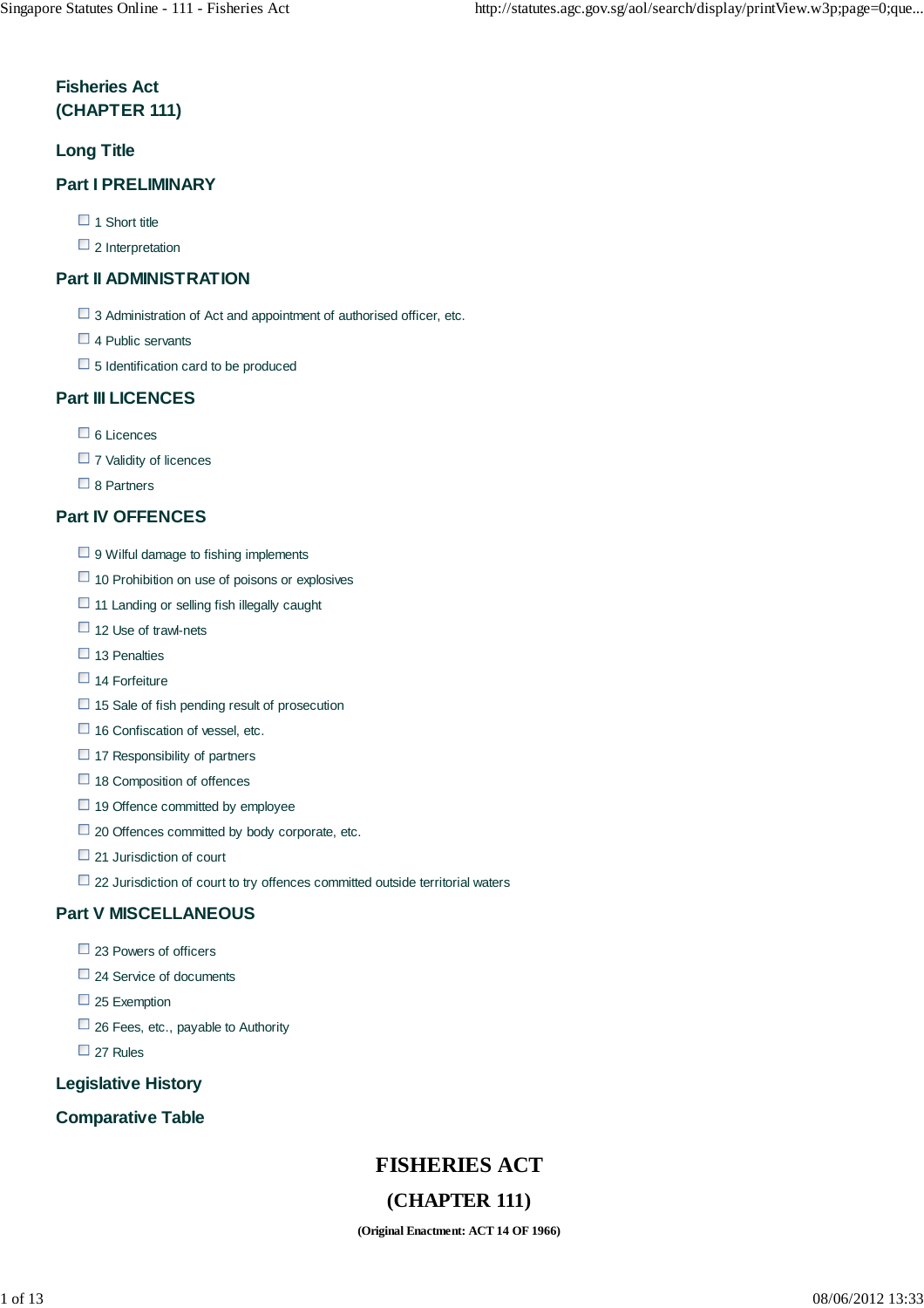#### **REVISED EDITION 2002**

(31st December 2002)

An Act for the protection and conservation of fisheries, and to make provision for the control of fishing, the control of the marketing and distribution of fish and the use and control of fishing ports and harbours, for measures pertaining to the general welfare and improvement of the fishing industry in Singapore and for purposes incidental thereto.

[1st January 1969]

### PART I

### PRELIMINARY

### **Short title**

**1.** This Act may be cited as the Fisheries Act.

### **Interpretation**

- **2.** In this Act, unless the context otherwise requires
	- "authorised officer" means any person appointed by the Director-General to be an authorised officer under section 3(2);
	- "Authority" means the Agri-Food and Veterinary Authority established under section 3 of the Agri-Food and Veterinary Authority Act (Cap. 5);
	- "Director-General" means the Director-General, Agri-Food and Veterinary Services appointed under section 3(1) of the Animals and Birds Act (Cap. 7);
	- "estuarine waters" means waters extending from the mouth of a river to the uppermost point upstream penetrated by sea water at the highest tide of the year and references to estuarine fishing and estuarine fisheries shall be construed accordingly;
	- "fish" includes any of the varieties of marine, brackish water or fresh water fishes, crustacea, aquatic mollusca, turtles, marine sponges, trepang and any other form of aquatic life and the young and eggs thereof;
	- "fish culturist" means any person culturing or cultivating fish for profit and includes fish pond operators and aquarists;
	- "fish dealer" includes any person engaged in buying (except for personal consumption), selling, exposing for sale, consigning or exhibiting fish, whether living, fresh or processed, in any manner, or any person engaged in processing fish;
	- "fish pond" means any enclosed area of water whether fresh or otherwise, which is used or intended for use in the cultivation, storage or capture of fish, and includes estuarine prawn ponds;
	- "fishing stakes" means any device used for the capture of fish which is made up of poles or other supports permanently fixed into the ground and enclosed by ramie, rattan, wire or other screening material, so designed as to lead fish into the enclosures, or any device using a net or other screening material that is anchored permanently or impermanently;
	- "fishing vessel" includes any ship or boat or any other description of vessel used for fishing or the transport of fish or fishing materials;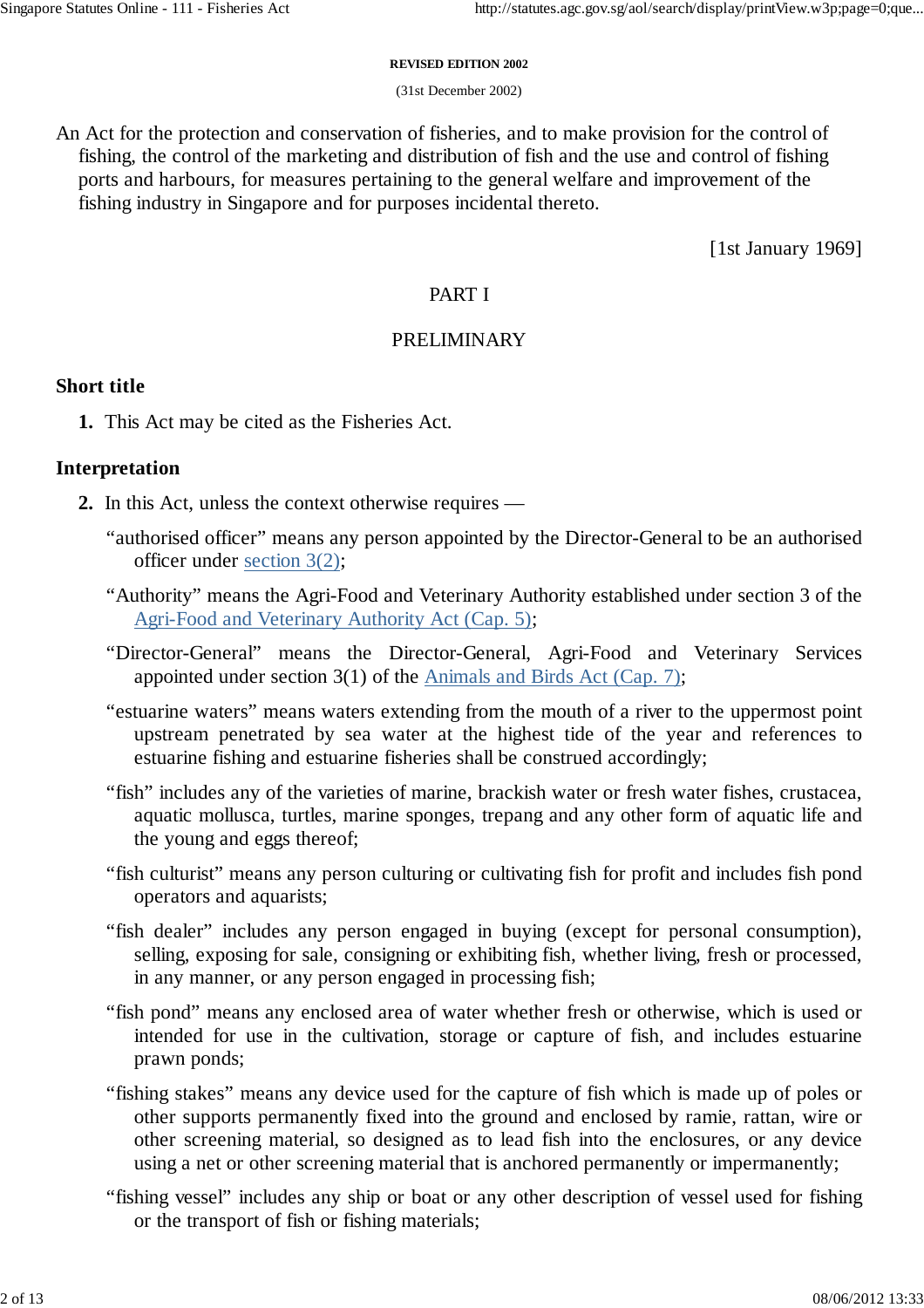- "inland waters" means any rivers, streams, lakes, ponds and other waters, whether private or otherwise, other than maritime and estuarine waters and references to inland fishing and inland fisheries shall be construed accordingly;
- "maritime waters" means that part of the seas adjacent to Singapore, both within and outside territorial waters, whether or not citizens of Singapore have by international law the exclusive right of fishing therein; and where that part is defined by the terms of any convention, treaty or arrangement between Singapore and any other country includes the part so defined and references to maritime fishing and maritime fisheries shall be construed accordingly;

"master" includes every person, except a pilot, having command or charge of any vessel;

"processed fish" means fish that has been cured, cooked, frozen or preserved in any manner and includes any product derived or manufactured wholly or partly from fish, and reference to "processing fish" shall be construed accordingly.

*[12/94; 16/2000]*

#### PART II

#### ADMINISTRATION

### **Administration of Act and appointment of authorised officer, etc.**

**3.**—(1) The Director-General shall be responsible for the administration of this Act, subject to the general or special directions of the Minister.

(2) The Director-General may in writing appoint any public officer or any officer of the Authority or of any other statutory authority to be an authorised officer for the purposes of this Act.

(3) The Director-General may delegate all or any of the powers conferred or duties imposed upon him by this Act to any authorised officer.

*[16/2000]*

*[16/2000]*

*[16/2000]*

[5

#### **Public servants**

**4.** All officers appointed under the provisions of this Act shall be deemed to be public servants for the purposes of the Penal Code (Cap. 224).

#### **Identification card to be produced**

**5.**—(1) Every authorised officer when exercising any powers under this Act shall —

- (*a*) if not in uniform, declare his office; and
- (*b*) on demand, produce to any person affected by the exercise of those powers such identification card as the Director-General may direct to be carried by the authorised officers.

*[16/2000]*

(2) It shall not be an offence for any person to refuse to comply with any request, demand or order made or given by any authorised officer, or by any police officer not in uniform, who fails to declare his office and refuses to produce his identification card on demand being made by that person.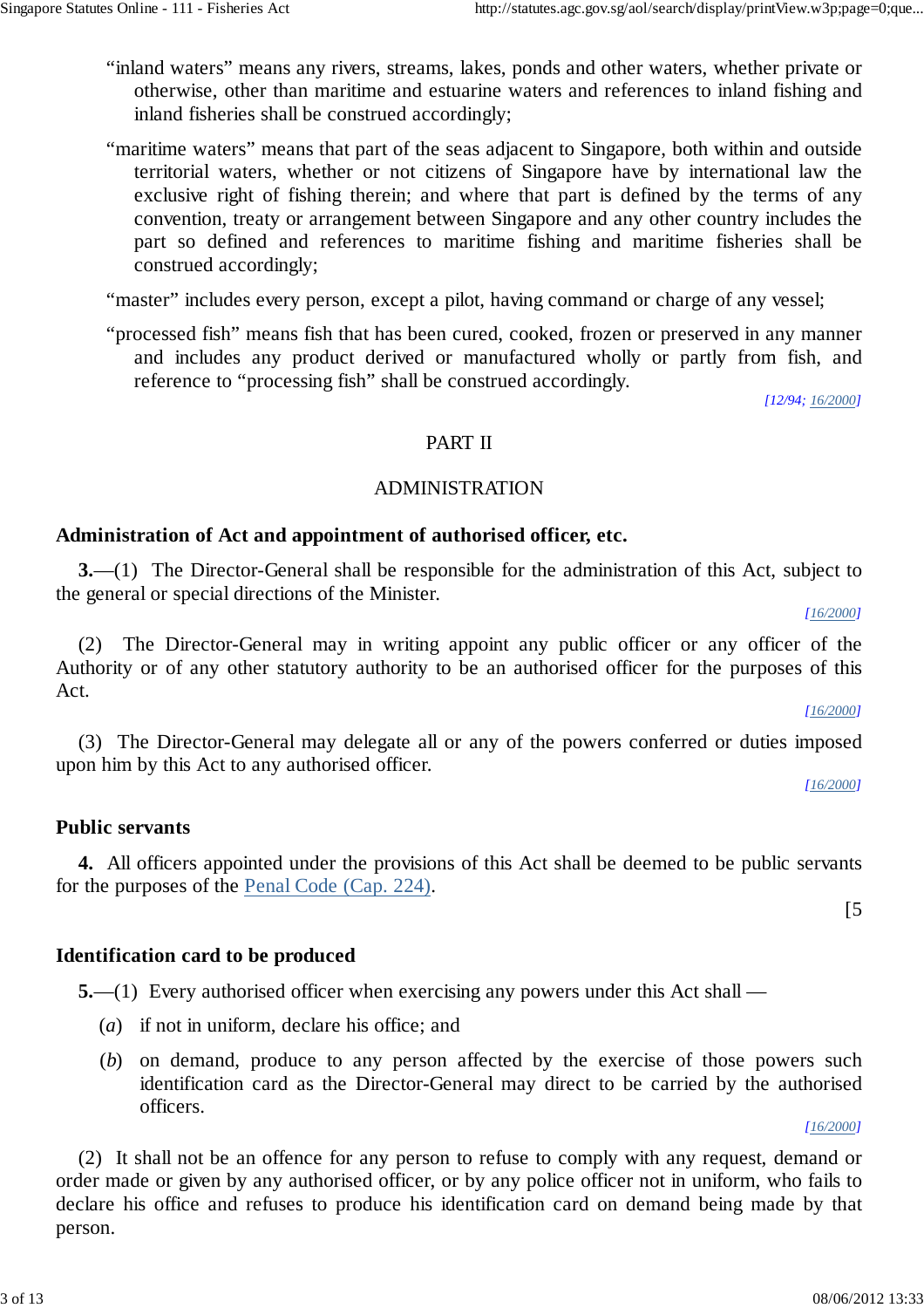# [6

# PART III

### LICENCES

# **Licences**

**6.**—(1) The Director-General may, subject to the provisions of this Act, issue to any person a licence, on such terms and conditions as the Director-General may specify exempting him from any prohibition or obligation imposed by the provisions of this Act.

(2) The Director-General may —

- (*a*) refuse to issue a licence under this section;
- (*b*) vary or impose additional conditions; or
- (*c*) revoke any licence already issued.

*[16/2000]*

*[16/2000]*

[8

[9

(3) Any person aggrieved by such a refusal, variation or revocation may appeal to the Minister whose decision shall be final.

(4) No action or proceeding shall be maintainable in any court of law in respect of such a refusal, variation or revocation.

**Validity of licences**

**7.**—(1) Any licence issued under this Act shall be valid only for the period, place or purpose specified in the licence.

(2) Every licence issued under this Act shall expire on 31st December of the year in which it is issued, unless the contrary is stated in the licence.

(3) Licences issued under this Act shall not be transferable.

# **Partners**

**8.**—(1) Two or more persons carrying on business in partnership shall not be required to obtain more than one licence under this Act in respect of that partnership.

(2) In the case of a licence issued under this Act in respect of a partnership, the names of all the partners, and, from time to time, the names of new partners, shall be disclosed to and approved by the Director-General.

(3) If the names under subsection (2) are approved by the Director-General, they shall be entered in the licence.

(4) A licence issued to 2 or more persons shall not expire upon the death or retirement from business of any one or more of the partners.

> $[10$ *[16/2000]*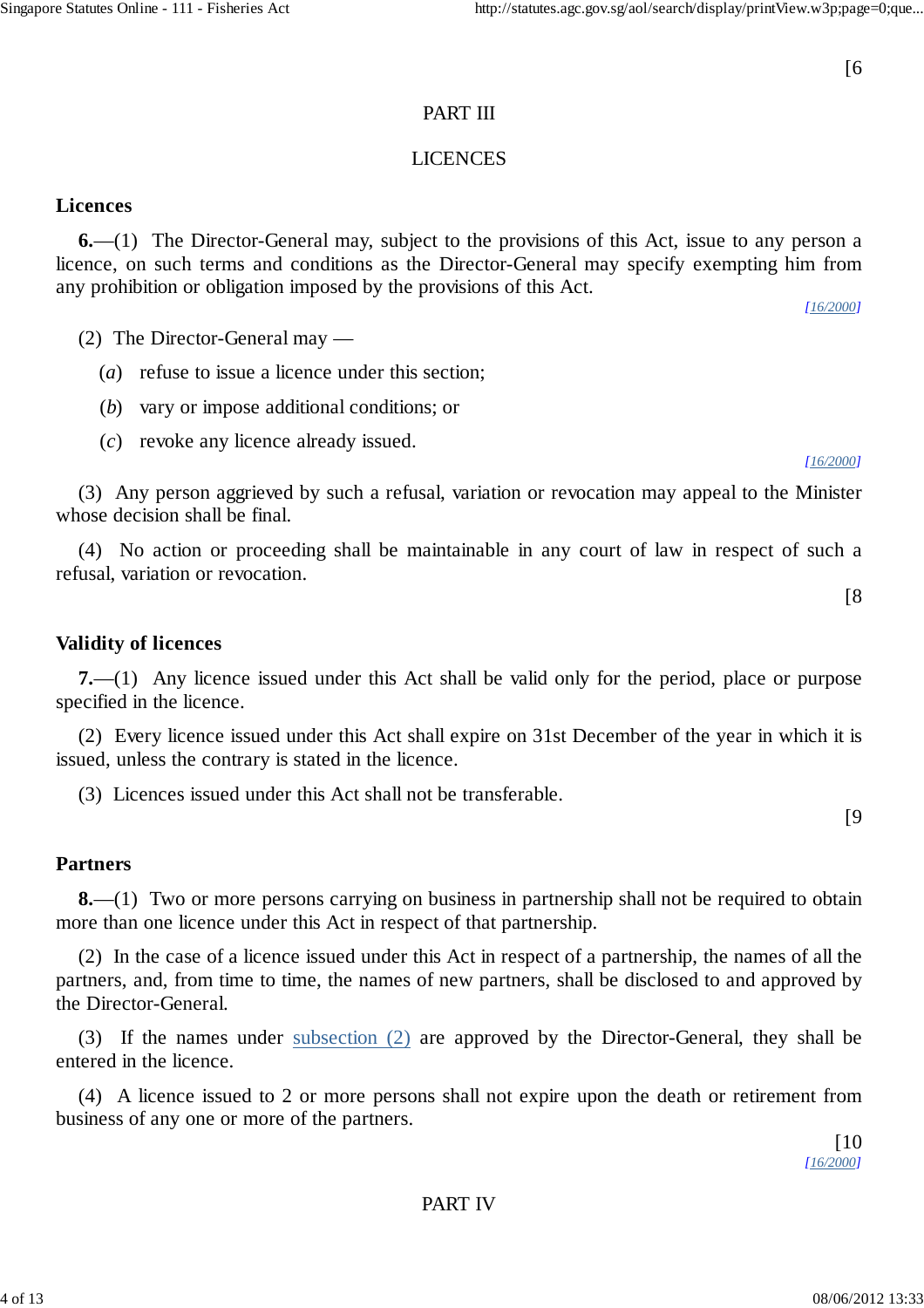# **OFFENCES**

# **Wilful damage to fishing implements**

**9.** Any person who wilfully damages or destroys fishing stakes, nets, lures or fishing implements shall be guilty of an offence.

[11

# **Prohibition on use of poisons or explosives**

**10.**—(1) Any person who, except under the authority of a licence issued under this Act, uses any poisonous or explosive substance with intent to stupefy, poison or kill fish shall be guilty of an offence.

(2) Any person who is found in possession of fish which have been captured with the aid of any poisonous or explosive substance and does not give a satisfactory account as to how he came to be in possession thereof shall be guilty of an offence.

(3) When any poisonous or explosive substance by which fish can be stupefied, poisoned or killed is found in the possession or control of any person in the neighbourhood of any waters shortly after the use of such a substance in the waters, the person shall be presumed until the contrary is proved to have made use of the substance for those purposes.

(4) Any person in a fishing boat who is found to be in possession or control of any poisonous or explosive substance without a licence shall be guilty of an offence.

[12

[13

### **Landing or selling fish illegally caught**

**11.** Any person who lands or sells fish caught by methods prohibited, or within areas prohibited, by this Act shall be guilty of an offence.

# **Use of trawl-nets**

**12.**—(1) No person shall use, operate or assist in the operation of a trawl-net in the territorial waters of Singapore.

*[30/73]*

(2) Any person who contravenes subsection (1) shall be guilty of an offence and shall be liable on conviction to imprisonment for a term of not less than 3 months and not exceeding 3 years.

(3) Where it is proved to the satisfaction of a court that any vessel, net, instrument or appliance has been —

- (*a*) used in the commission of an offence under subsection (1); and
- (*b*) seized by an authorised officer or police officer,

the court shall, on the written application of the Public Prosecutor, make an order for the forfeiture of the vessel, net, instrument or appliance, notwithstanding that no person may have been convicted of the offence.

[14 *[16/2000]*

### **Penalties**

**13.**—(1) Any person who commits an offence under this Act shall be liable, if no special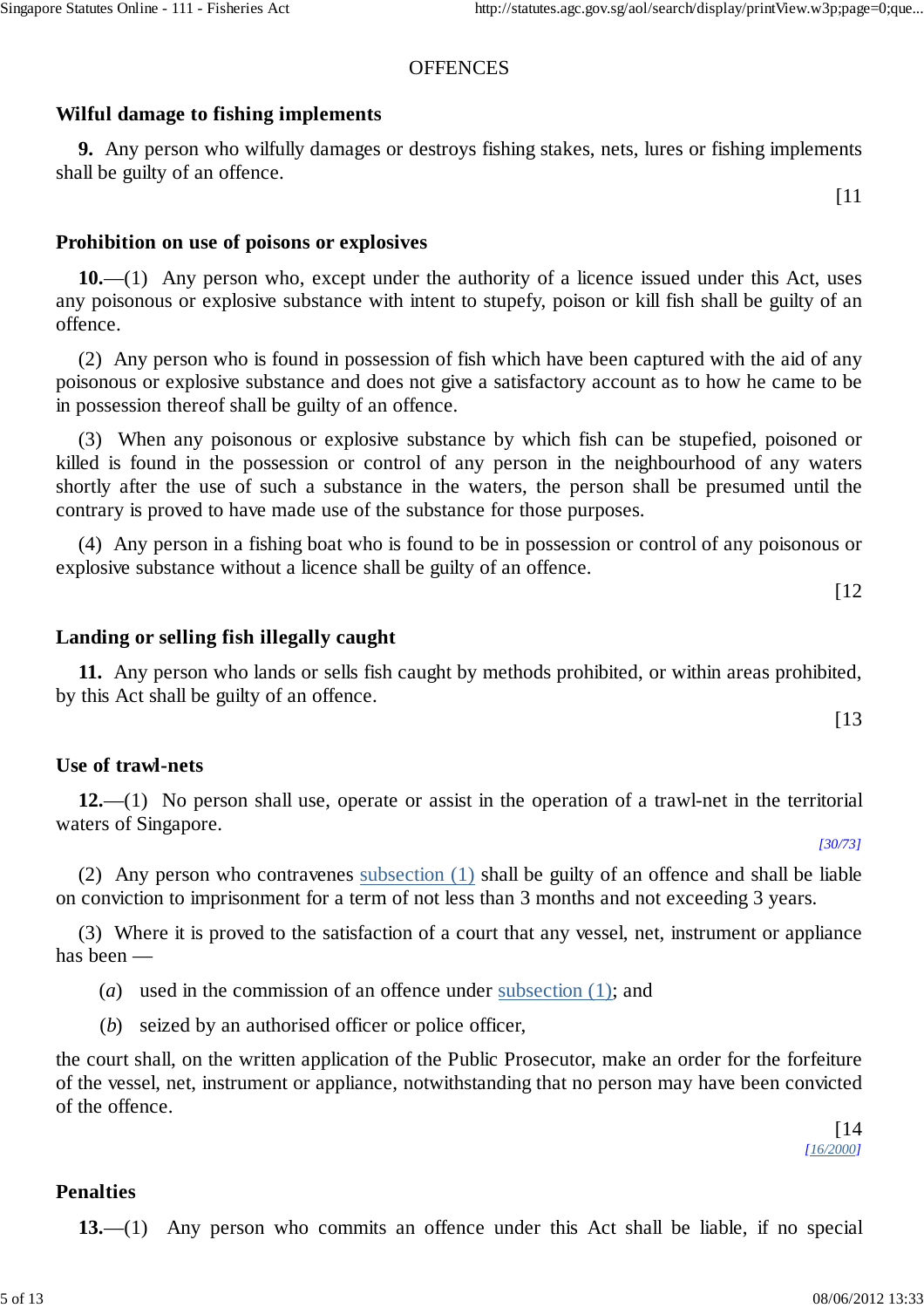penalty is provided, on conviction to a fine not exceeding \$10,000 or to imprisonment for a term not exceeding 12 months or to both.

*[30/73; 12/94]*

(2) Any person who —

- (*a*) does or attempts to do or causes or permits to be done or abets an act contrary to, or fails to comply with, the provisions of this Act; or
- (*b*) is in breach of the restrictions or conditions subject to which any licence has been issued,

shall be guilty of an offence and shall be liable on conviction, if no special penalty is provided, to a fine not exceeding \$10,000 or to imprisonment for a term not exceeding 12 months or to both.

*[12/94]*

(3) Where an offence is continued after conviction, there shall be payable by the offender for every day during which the offence continues a fine not exceeding \$50, and where the offence continues for a period exceeding 10 days after conviction the offender shall be liable to a term of imprisonment not exceeding 6 months.

(4) Notwithstanding subsection (2), the Minister may provide in any rules made under this Act which relate to the prohibition, regulation or control of the species of fish known as piranha or any other prescribed dangerous species of fish that a person who contravenes any provision thereof shall be guilty of an offence and shall be liable on conviction to a fine not exceeding \$50,000 or to imprisonment for a term not exceeding 12 months or to both.

*[12/94]*

(5) No prosecution in respect of an offence referred to in subsection (4) shall be instituted except with the consent of the Public Prosecutor.

> [15 *[12/94]*

# **Forfeiture**

**14.** Any vessel, vehicle, fishing stake, net, instrument or appliance used in the commission of any offence under this Act and any fish caught or found, or any processed fish found in contravention of the provisions of this Act may be forfeited to the Director-General and, if so forfeited, shall be disposed of in such manner as the Director-General may direct.

[16 *[12/94; 16/2000]*

# **Sale of fish pending result of prosecution**

**15.**—(1) Any fish seized by an authorised officer or police officer in accordance with the provisions of this Act may be sold immediately.

(2) The proceeds of sale under subsection (1) shall be held to abide the result of any prosecution or claim.

(3) Where there is no prosecution or claim, the proceeds of sale shall be paid to the person from whom the fish was seized and if that person cannot be ascertained, the proceeds of sale shall be paid to the Authority.

> $[17]$ *[30/73; 16/2000]*

# **Confiscation of vessel, etc.**

**16.**—(1) A Magistrate may order the confiscation of any vessel, vehicle, fishing stake, net, instrument or appliance used in the commission of any offence.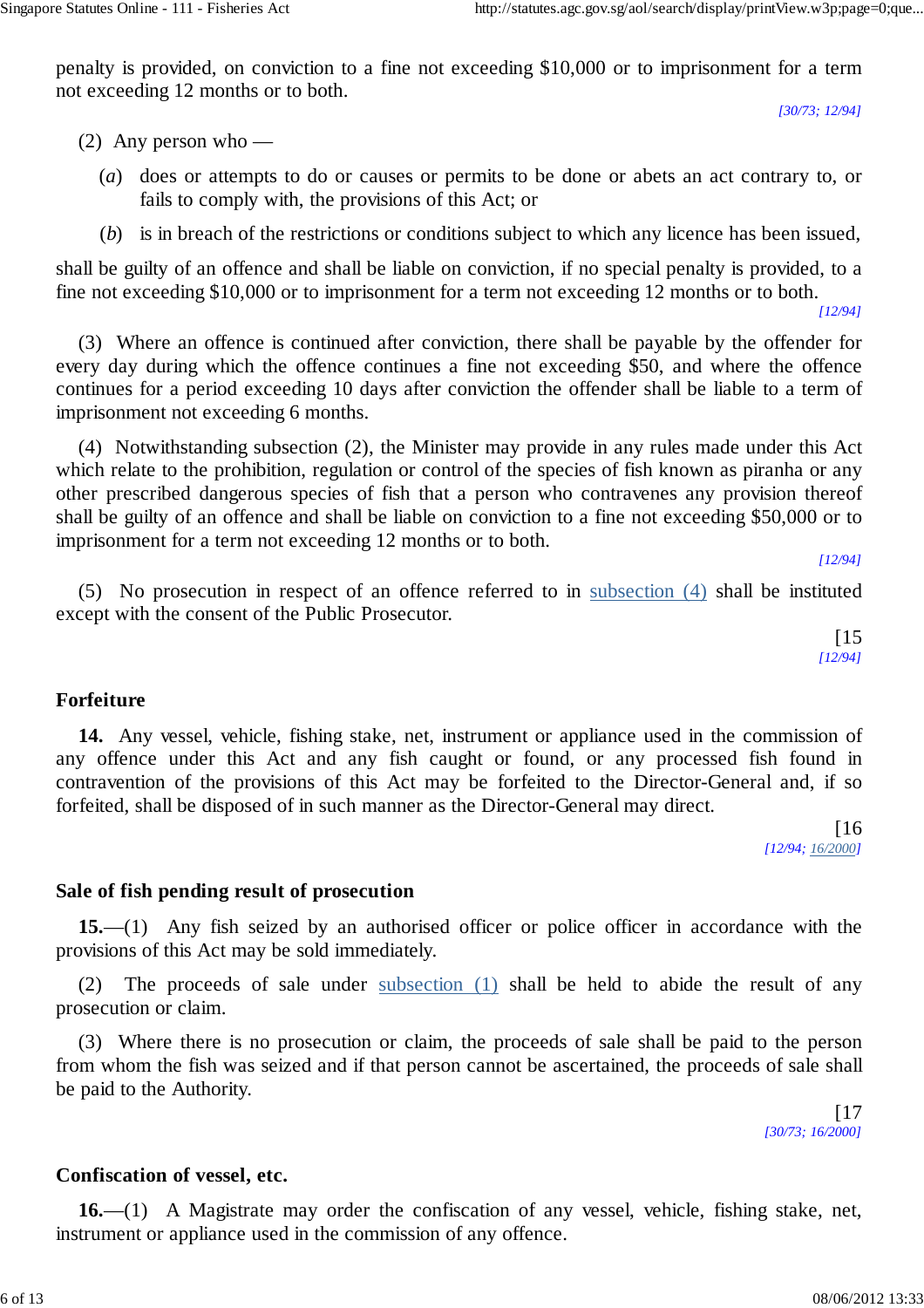(2) A Magistrate may order the removal and destruction of any offending fishing stakes or part thereof, and any costs incurred in effecting their removal and destruction shall be borne by the owner of the fishing stakes.

[18

# **Responsibility of partners**

**17.** When a licence is granted to 2 or more persons carrying on business in partnership, each of them shall be liable for any act or omission of the other or others unless he proves to the satisfaction of the court that he had no knowledge of, or that he in no way directly or indirectly contributed to, the commission of the act or the making of the omission by the other or others.

[19

# **Composition of offences**

**18.**—(1) The Director-General may, in his discretion, compound any offence under this Act which is prescribed as a compoundable offence by collecting from a person reasonably suspected of having committed the offence a sum not exceeding \$1,000.

*[12/94; 16/2000]*

(2) The Minister may make rules to prescribe the offences which may be compounded.

[20 *[12/94]*

### **Offence committed by employee**

**19.** Where an offence under this Act is committed by an employee, the employer, in the course of whose employment the employee was at the time of committing the offence, shall also be guilty of the offence unless the employer proves to the satisfaction of the court —

- (*a*) that he used diligence to secure compliance with this Act; and
- (*b*) that the offence was committed without his knowledge, consent or connivance.

[21

### **Offences committed by body corporate, etc.**

**20.** Where an offence under this Act has been committed by a body corporate, a partnership or an unincorporated association of persons, any person who, at the time of the commission of the offence, was a director, manager, partner, secretary or other similar officer thereof, or who was purporting to act in any such capacity, shall also be guilty of that offence and shall be liable to be proceeded against and punished accordingly unless he proves —

- (*a*) that the offence was committed without his knowledge, consent or connivance; and
- (*b*) that he had exercised all such diligence to prevent the commission of the offence as he ought to have exercised having regard to the nature of his functions in that capacity and to all the circumstances.

[21A *[12/94]*

### **Jurisdiction of court**

**21.** Notwithstanding any provision to the contrary in the Criminal Procedure Code (Cap. 68), a District Court and a Magistrate's Court shall have jurisdiction to try any offence under this Act and shall have power to impose the full penalty or punishment in respect of any offence under this Act.

[21B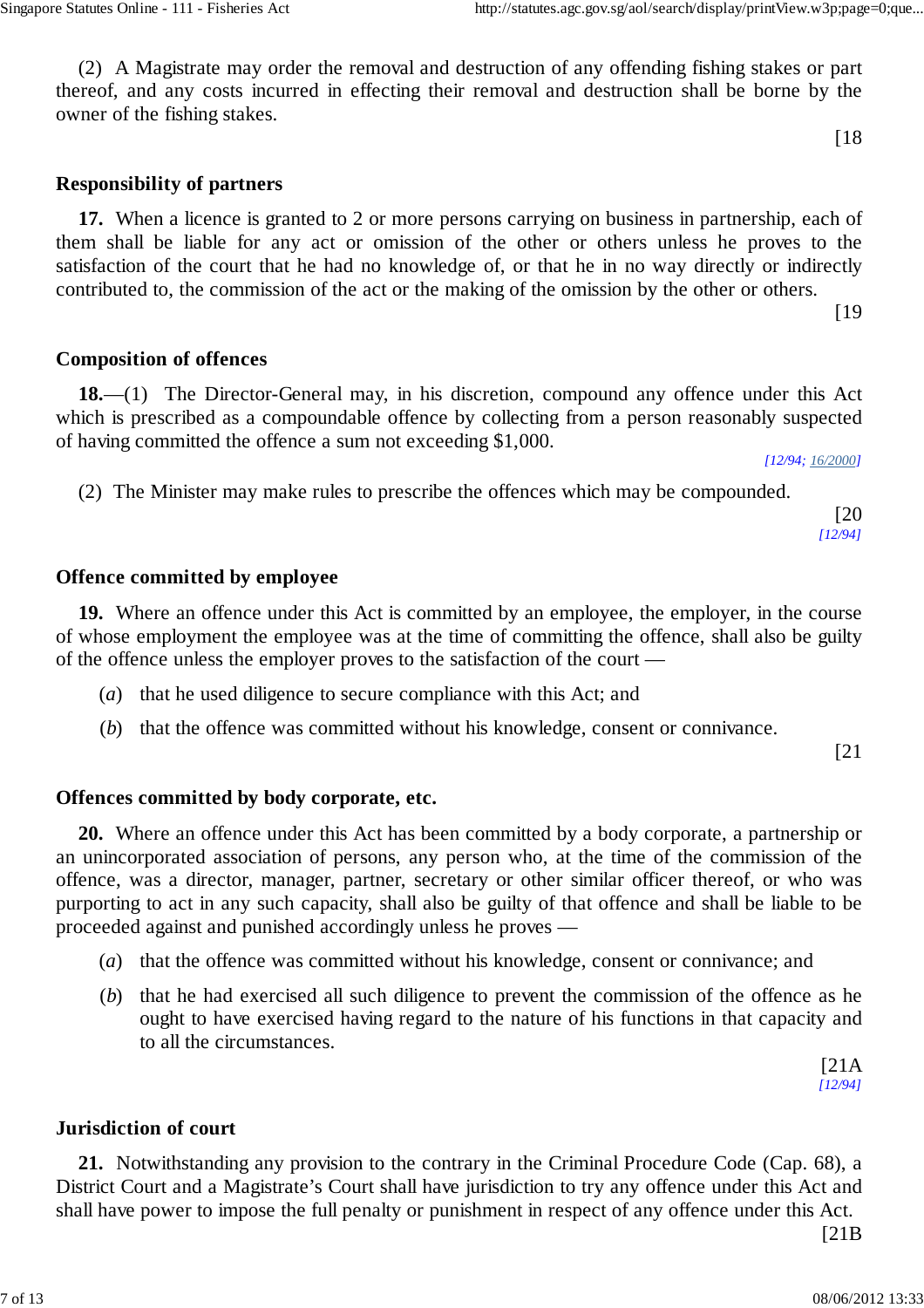*[12/94]*

### **Jurisdiction of court to try offences committed outside territorial waters**

**22.** Notwithstanding the provisions of any written law to the contrary, any offence under this Act (other than subsidiary legislation made thereunder) committed outside the territorial waters of Singapore by  $-$ 

- (*a*) citizens of Singapore;
- (*b*) persons ordinarily resident in Singapore; or
- (*c*) the crew or owners of fishing vessels registered in Singapore whether or not the crew or owners are citizens of Singapore or resident in Singapore,

shall be triable in any court in Singapore as if the offence had been committed in Singapore.

### PART V

#### MISCELLANEOUS

#### **Powers of officers**

**23.**—(1) Any authorised officer or police officer may without warrant —

- (*a*) stop, search and detain any vessel or vehicle which he has reason to believe is being used for fishing or carrying fish or fishing materials contrary to the provisions of this Act and may seize that vessel or vehicle and any engine, fish, processed fish, fishing nets, instruments, fishing materials or other appliances found therein;
- (*b*) search and examine any fishing stakes, nets, instruments, fishing materials or other appliances used in catching fish and effect the removal and destruction of any unlicensed fishing stakes;
- (*c*) search, examine and investigate into the operation of any fish ponds;
- (*d*) arrest any person found committing or attempting to commit or abetting the commission of an offence under this Act; and
- (*e*) enter and search any place or premises in which he reasonably suspects that there is to be found any fish or fishing materials contrary to the provisions of this Act and may seize, remove or detain at the risk of the owner any engine, fish, processed fish, fishing nets, instruments, fishing materials or other appliances found in such place or premises.

*[30/73; 12/94; 16/2000]*

(2) For the purpose of exercising his power under this Act, any authorised officer or police officer may, with such assistance as he thinks necessary, break open any door, window, lock, fastener, compartment, box, container or other thing.

*[12/94; 16/2000]*

#### **Service of documents**

**24.**—(1) Where for the purposes of this Act any document is to be served on any person, that document may be served —

- (*a*) by delivering a copy thereof personally to the person to be served;
- (*b*) if the document is to be served on the master of a vessel, by leaving it for him on board that vessel with the person who is or appears to be in command or charge of the vessel;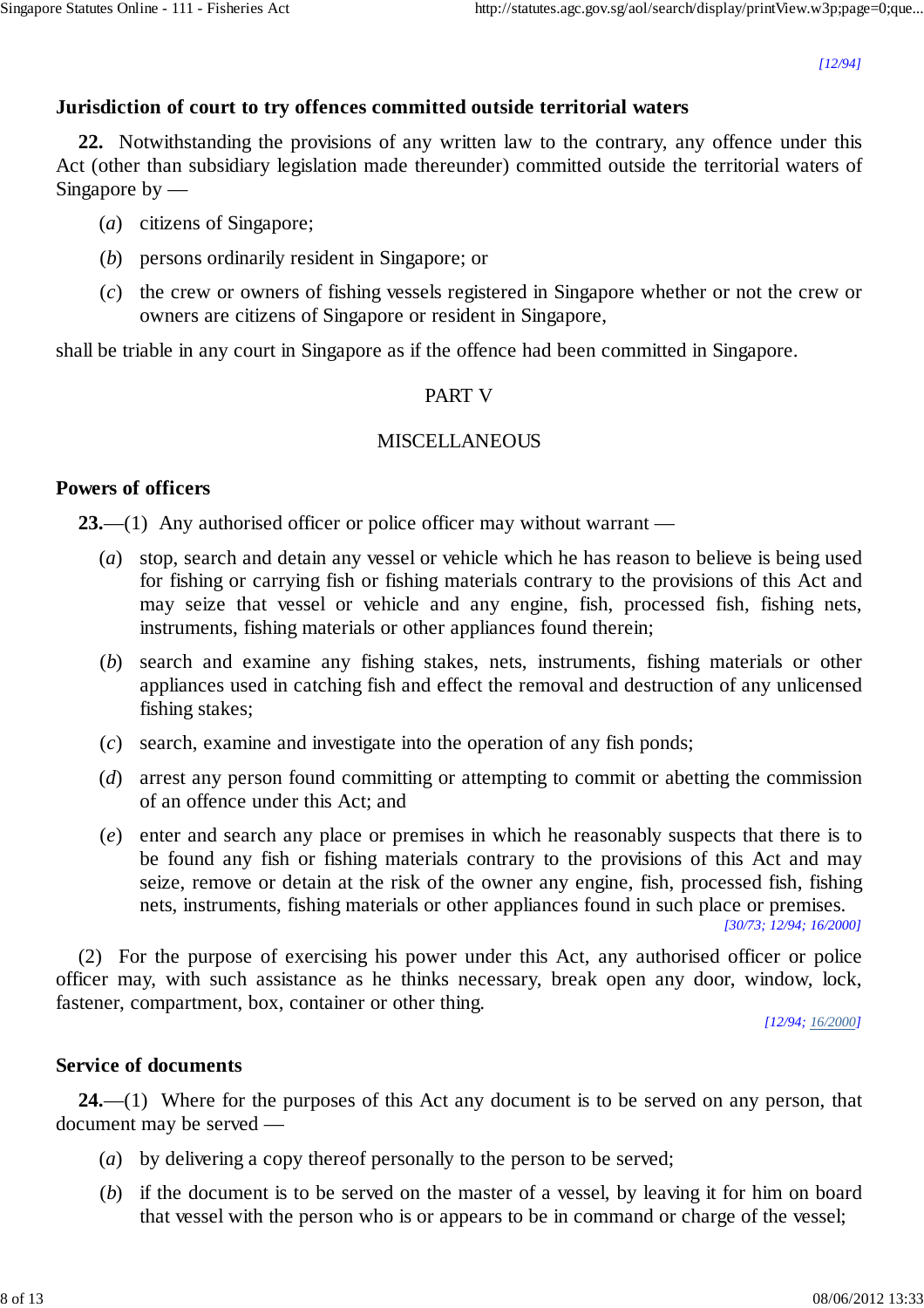- (*c*) by fixing a copy of the document to any conspicuous part of his house or his business premises; or
- (*d*) by registered letter to his last place of residence.

(2) A document which is to be served on the master of a fishing vessel licensed under the provisions of the rules made under this Act may —

- (*a*) if the master cannot be found, be served on the managing owner of the vessel;
- (*b*) if there is no managing owner, be served on some agent of the owner residing in Singapore; or
- (*c*) where no such agent is known, be served by affixing a copy thereof to the mast of the vessel.

# **Exemption**

**25.**—(1) The Director-General may, with the approval of the Minister, exempt from the provisions of this Act, either absolutely or conditionally —

- (*a*) any person attached to a scientific institution who fishes only for the purposes of scientific research; or
- (*b*) any person who fishes for personal consumption.

(2) The Director-General may, with the approval of the Minister, exempt any person from payment of or reduce the fees for any licence issued or for any service performed under this Act.

*[16/2000]*

*[16/2000]*

# **Fees, etc., payable to Authority**

**26.** All fees, charges, composition fines and moneys collected under this Act shall be paid to the Authority.

*[16/2000]*

# **Rules**

**27.**—(1) The Minister may make rules for the purpose of carrying out the provisions of this Act.

(2) Without prejudice to the generality of subsection (1), rules may be made —

- (*a*) to regulate or prohibit the erection, maintenance, working, repair or lighting of fishing stakes in maritime and estuarine waters;
- (*b*) to regulate or prohibit any method of fishing or the use of any fish traps or fishing nets;
- (*c*) to provide for the licensing, control, supervision and protection of any fishery and of the cultivation of fish or any particular species of fish;
- (*d*) to prescribe the species or the minimum weights and sizes of fish which may be cultured, captured or taken for the purposes of sale, processing, consumption, consignment, rearing or sport;
- (*e*) to prescribe the mesh size and sizes of nets which may be used for the capture of any particular species of fish or for any method of fishing;
- (*f*) to prescribe and control the types, dimensions and specifications of vessels which may be used for the capture of any particular species of fish or for any method of fishing;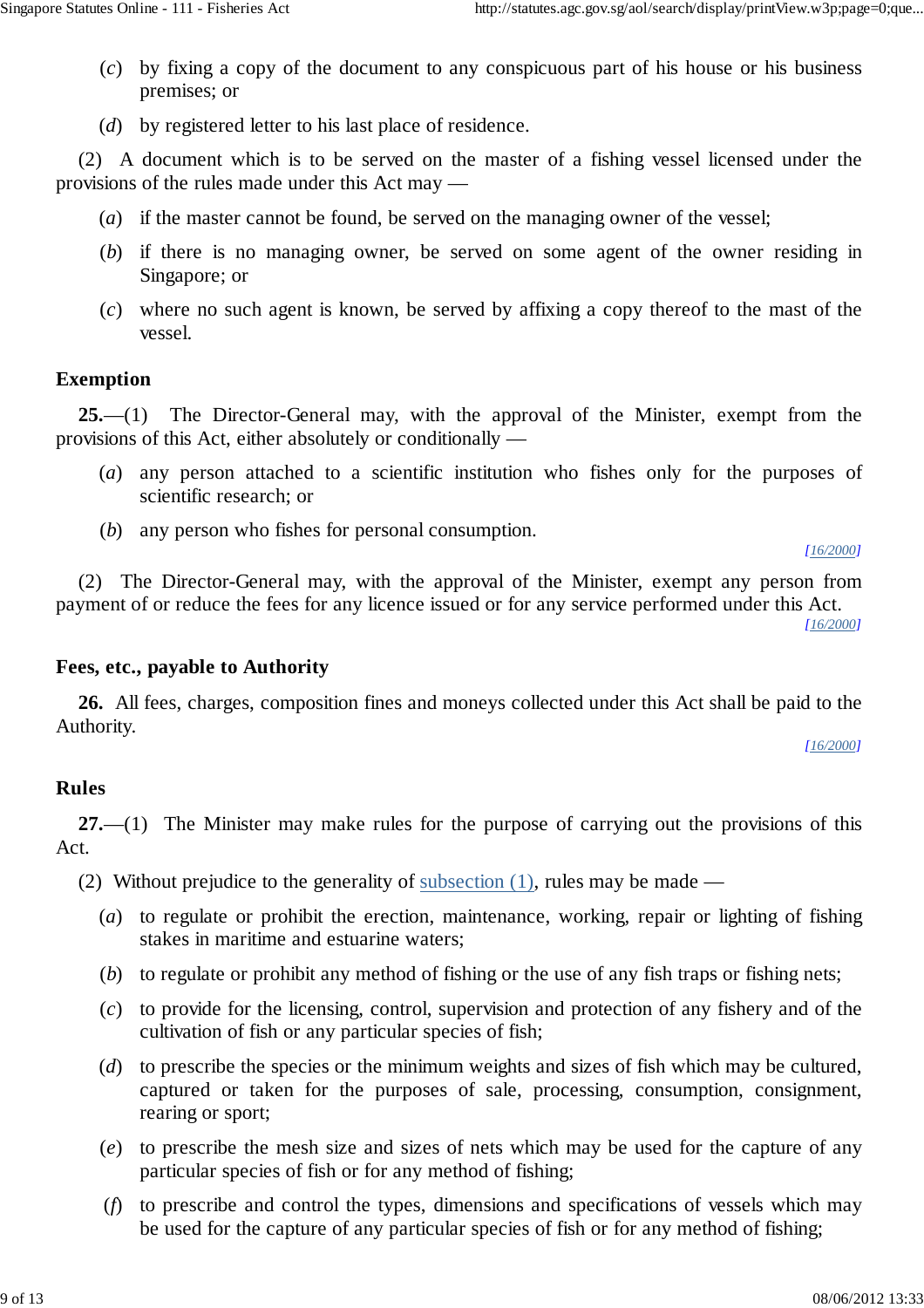- (*g*) to prescribe the areas and the periods of time in the year within which any particular species or size of fish may be killed or captured or any particular method of fishing is prohibited or restricted;
- (*h*) to prohibit, except in accordance with the terms and conditions of a licence, the killing or capture of fish or any particular species or size of fish in any specified area;
- (*i*) to require the supply by any person concerned in the capture of fish or by any fish culturist or fish dealer of such information as may be necessary to determine the measures to be taken to improve the fishing industry and trade or for the compilation of fishery statistics;
- (*j*) to prescribe areas where fish may be landed;
- (*k*) to regulate and control the landing, collection, transportation, marketing and distribution of fish and to appoint any person, organisation or board as may be necessary to effect such regulation and control;
- (*l*) to prescribe and control areas which may be used as fishing ports or harbours or areas where fishing vessels may be allowed to moor;
- (*m*) to prescribe and control the route or routes to be used by fishing vessels within territorial waters;
- (*n*) to regulate and control by licensing the use of ponds, pools, lakes, swamps, foreshores and any inland waters for the cultivation of fish;
- (*o*) to regulate or prohibit any method of cultivation of fish;
- (*p*) to regulate and control the sale or exhibition of fish or any competition held in respect of fish, including the licensing of premises for such purposes;
- (*q*) to register fishermen, fish culturists, fish dealers or any person connected with fishing or the fishing industry;
- (*r*) to license fishing vessels, fishing stakes, fishing nets, gear and equipment, and the like;
- (*s*) to regulate or prohibit the import, export or transhipment of any species of fish if the Minister is of the opinion that such species of fish may pose a threat to the ecological balance or integrity of fisheries, or to public safety;
- (*t*) to regulate or prohibit the construction of any bunds, slides, dams or other barriers or obstruction in inland and estuarine waters;
- (*u*) to regulate or prohibit the deposit or discharge of any solid, liquid or gaseous substances whether beneficial or detrimental to fish;
- (*v*) to control the arrival and departure of fishing vessels including the issue of port clearances;
- (*w*) to inspect and survey fishing vessels with regard to seaworthiness and fitness for any particular method of fishing prior to licensing and to impose such conditions as may be necessary;
- (*x*) to prescribe and regulate life-saving appliances to be carried by fishing vessels including lifebuoys, life-jackets, fire-fighting equipment, light, sound and visual signals, medicines, and the like;
- (*y*) to prescribe and regulate the minimum and maximum number and grade of persons to be carried on board any fishing vessel;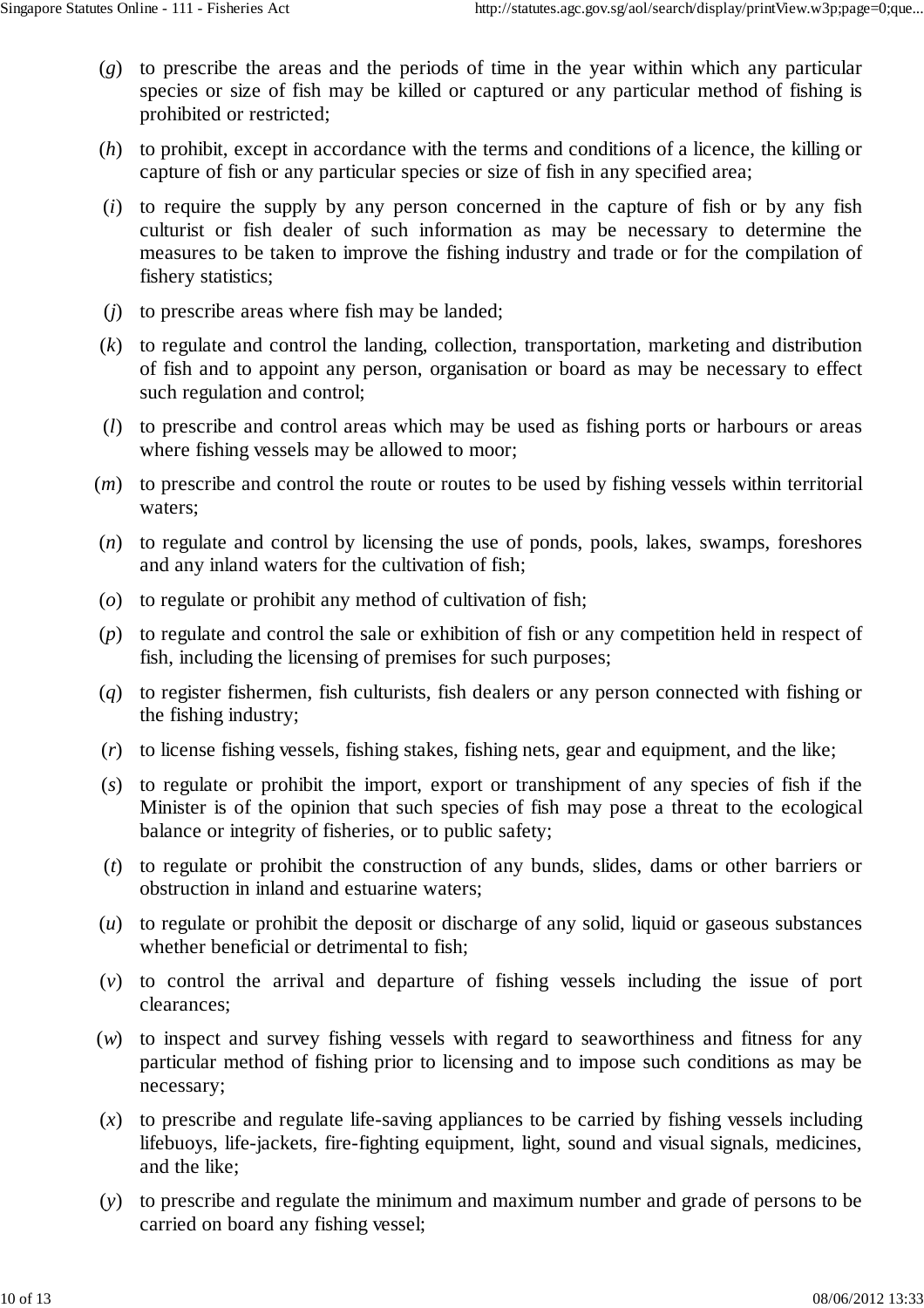- (*z*) to prescribe the standards by which certificates of competency, including masters' certificates, mates' certificates, helmsmen's certificates, engine-drivers' certificates and other grades of certificates, may be awarded to persons who reach these standards or pass the required examinations;
- (*za*) to prescribe fees for any licence to be issued or for any other service performed under this Act;
- (*zb*) to prescribe the forms for any licence, registration or certificate or authorise the Director-General to prescribe such forms as he may think fit;
- (*zc*) to regulate the conditions of employment of fishermen on board fishing vessels, the discharge or repatriation of fishermen, apprenticeship, training, discipline and conduct on board ship, and the like; and
- (*zd*) to provide for the conduct of inquiries and investigations into casualties or accidents of fishing vessels including casualties or accidents due to incompetence, negligence, or insubordination and to regulate the liability of fishing boat owners in respect of such casualties or accidents including the loss of life or goods or injury or damage to life or goods.

[7 *[12/94; 5/99; 16/2000; 10/2002]*

# LEGISLATIVE HISTORY

# FISHERIES ACT (CHAPTER 111)

This Legislative History is provided for the convenience of users of the Fisheries Act. It is not part of this Act.

| 1. Act 14 of 1966—Fisheries Act 1966                  |                                          |
|-------------------------------------------------------|------------------------------------------|
| Date of First Reading                                 | $\ddot{\cdot}$<br>23.2.66                |
|                                                       | (Bill No. $7/66$ published on $4.3.66$ ) |
| Date of Second and Third Readings                     | ÷<br>21.4.66                             |
| Date of commencement                                  | $\frac{1}{1.1.69}$                       |
| 2. 1970 Revised Edition-Fisheries Act 1970            |                                          |
| Date of operation                                     | 1 January 1970<br>$\bullet$              |
| 3. 1970 Revised Edition (Cap. 294)-Fisheries Act 1970 |                                          |
| Date of operation                                     | 1 January 1970<br>$\bullet$              |
| 4. Act 30 of 1973—Fisheries (Amendment) Act 1973      |                                          |
| Date of First Reading                                 | ÷.<br>11.7.73                            |
|                                                       | (Bill No. 28/73 published on 14.7.73)    |
| Date of Second and Third Readings                     | 25.7.73<br>$\bullet$                     |
| Date of commencement                                  | 31.8.73                                  |
|                                                       |                                          |

**5. 1985 Revised Edition—Fisheries Act**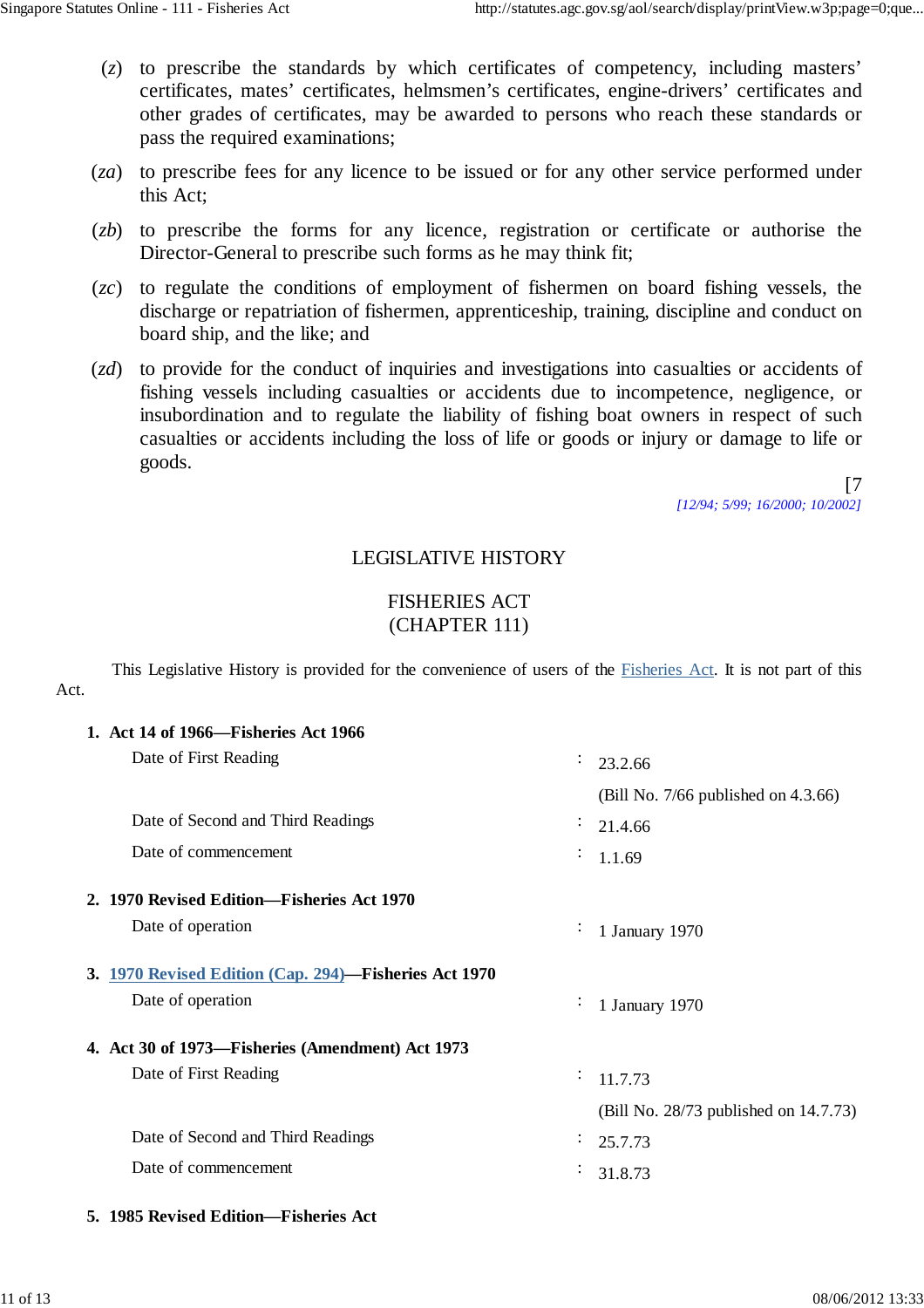| Date of operation                                                                                  | $\ddot{\cdot}$ | 30 March 1987                                         |  |  |  |
|----------------------------------------------------------------------------------------------------|----------------|-------------------------------------------------------|--|--|--|
| 6. Act 12 of 1994—Fisheries (Amendment) Act 1994                                                   |                |                                                       |  |  |  |
| Date of First Reading                                                                              | ÷              | 23.5.1994                                             |  |  |  |
|                                                                                                    |                | (Bill No. 12/94 published on 24.5.94)                 |  |  |  |
| Date of Second and Third Readings                                                                  |                | 26.8.94                                               |  |  |  |
| Date of commencement                                                                               | ÷              | 15.10.94                                              |  |  |  |
| 7. Act 5 of 1999—Wholesome Meat and Fish Act 1999<br>(Consequential amendment made by)             |                |                                                       |  |  |  |
| Date of First Reading                                                                              | ÷              | 23.11.98                                              |  |  |  |
|                                                                                                    |                | (Bill No.<br>52/98<br>published<br>on<br>24.11.98)    |  |  |  |
| Date of Second and Third Readings                                                                  | ÷              | 20.1.99                                               |  |  |  |
| Date of commencement                                                                               | ÷              | 1.7.2000                                              |  |  |  |
| 8. Act 16 of 2000-Agri-food and Veterinary Authority Act 2000<br>(Consequential amendment made by) |                |                                                       |  |  |  |
| Date of First Reading                                                                              | ÷              | 21.2.2000                                             |  |  |  |
|                                                                                                    |                | (Bill No.<br>11/2000<br>published<br>on<br>22.2.2000) |  |  |  |
| Date of Second and Third Readings                                                                  | ÷              | 17.3.2000                                             |  |  |  |
| Date of commencement                                                                               |                | 1.4.2000                                              |  |  |  |
| 9. Act 10 of 2002-Animals and Birds (Amendment) Act 2002<br>(Consequential amendment made by)      |                |                                                       |  |  |  |
| Date of First Reading                                                                              | ÷.             | 3.4.2002                                              |  |  |  |
|                                                                                                    |                | (Bill No.<br>$2/2002$ published<br>on<br>4.4.2002     |  |  |  |
| Date of Second and Third Readings                                                                  |                | 8.7.2002                                              |  |  |  |
| Date of commencement                                                                               |                | 15.9.2002                                             |  |  |  |
| 10. 2002 Revised Edition-Fisheries Act                                                             |                |                                                       |  |  |  |
| Date of operation                                                                                  |                | 31 December 2002                                      |  |  |  |
| $\cap$ MDAD ATIVE TARI E                                                                           |                |                                                       |  |  |  |

# COMPARATIVE TABLE

### FISHERIES ACT (CHAPTER 111)

The following provisions in the 1985 Revised Edition of the Fisheries Act have been renumbered by the Law Revision Commissioners in this 2002 Revised Edition.

This Comparative Table is provided for the convenience of users. It is not part of the Fisheries Act.

| 2002 Ed. | 1985 Ed.                                   |
|----------|--------------------------------------------|
| $\sim$   | <b>4</b> ( <i>Deleted by Act 16/2000</i> ) |